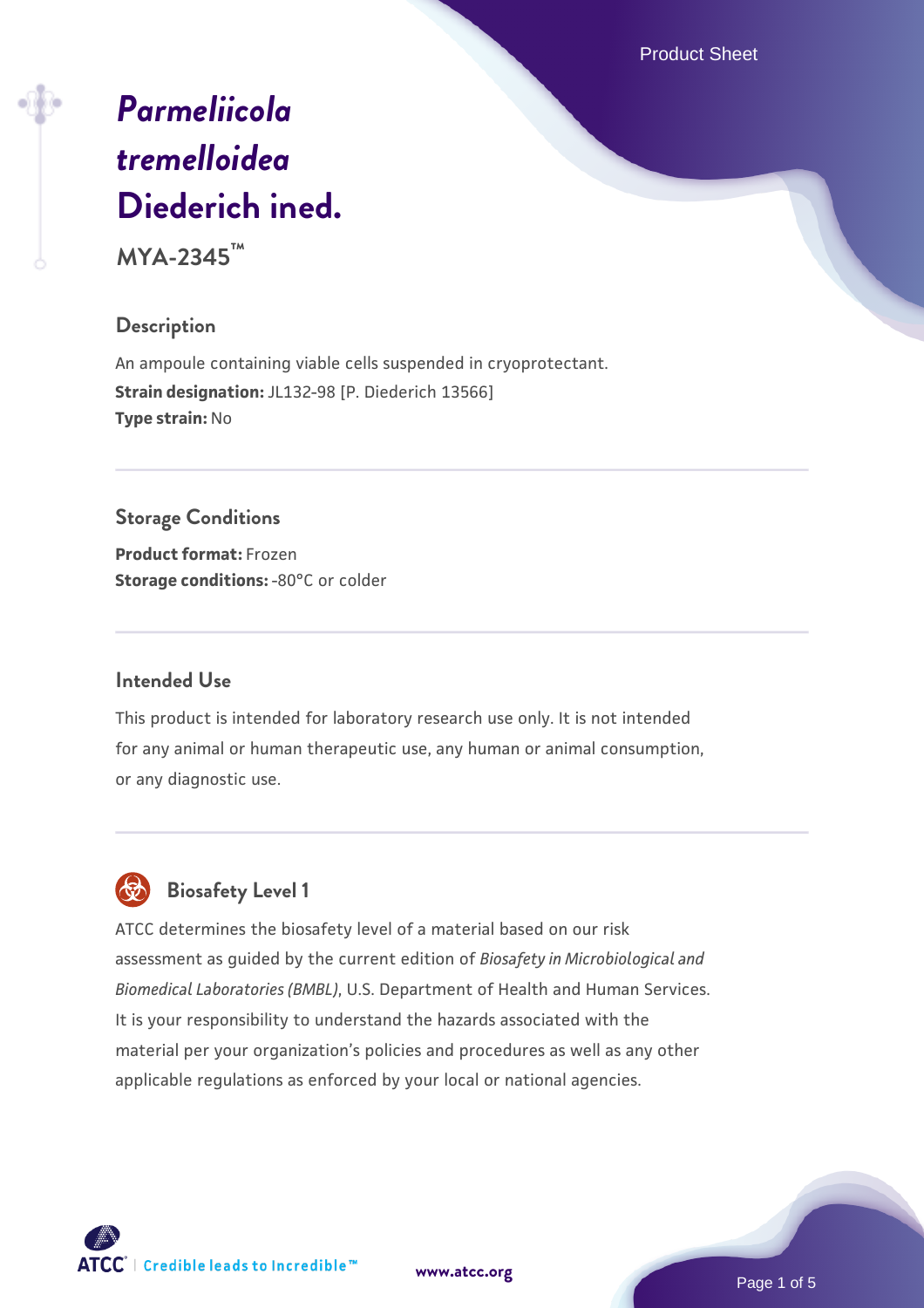ATCC highly recommends that appropriate personal protective equipment is always used when handling vials. For cultures that require storage in liquid nitrogen, it is important to note that some vials may leak when submersed in liquid nitrogen and will slowly fill with liquid nitrogen. Upon thawing, the conversion of the liquid nitrogen back to its gas phase may result in the vial exploding or blowing off its cap with dangerous force creating flying debris. Unless necessary, ATCC recommends that these cultures be stored in the vapor phase of liquid nitrogen rather than submersed in liquid nitrogen.

#### **Certificate of Analysis**

For batch-specific test results, refer to the applicable certificate of analysis that can be found at www.atcc.org.

#### **Growth Conditions**

**Medium:**  [ATCC Medium 336: Potato dextrose agar \(PDA\)](https://www.atcc.org/-/media/product-assets/documents/microbial-media-formulations/3/3/6/atcc-medium-336.pdf?rev=d9160ad44d934cd8b65175461abbf3b9) **Temperature:** 18°C

## **Handling Procedures**

**Frozen ampoules** packed in dry ice should either be thawed immediately or stored in liquid nitrogen. If liquid nitrogen storage facilities are not available, frozen ampoules may be stored at or below -70°C for approximately one week. **Do not under any circumstance store frozen ampoules at refrigerator freezer temperatures (generally -20°C)**. Storage of frozen material at this temperature will result in the death of the culture.

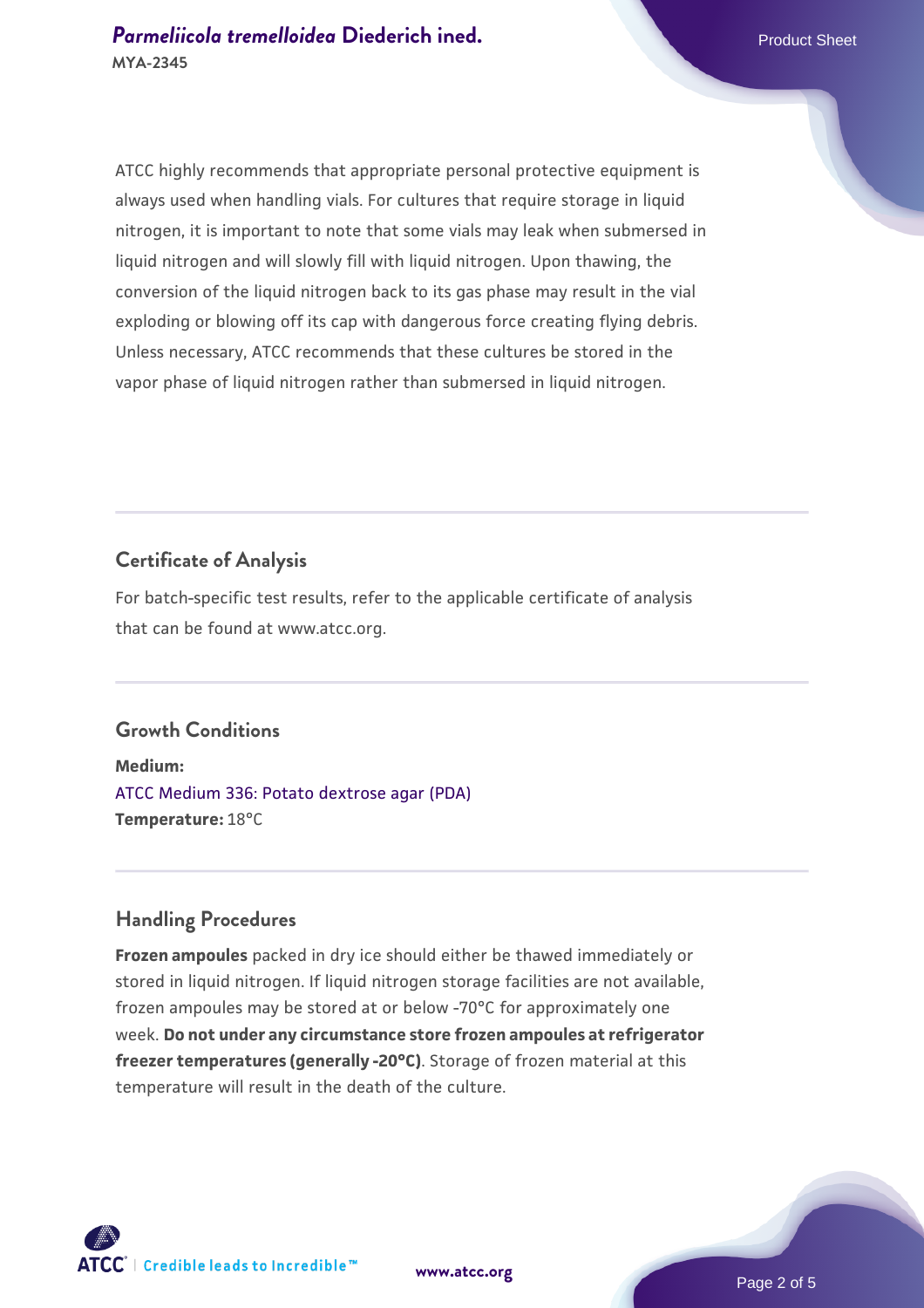# **[Parmeliicola tremelloidea](https://www.atcc.org/products/mya-2345) [Diederich ined.](https://www.atcc.org/products/mya-2345)** Parmeliicola tremelloidea Diederich ined. **MYA-2345**

- 1. To thaw a frozen ampoule, place in a **25°C to 30°C** water bath, until just thawed **(approximately 5 minutes)**. Immerse the ampoule just sufficient to cover the frozen material. Do not agitate the ampoule.
- 2. Immediately after thawing, wipe down ampoule with 70% ethanol and aseptically transfer at least 50 µL (or 2-3 agar cubes) of the content onto a plate or broth with medium recommended.
- 3. Incubate the inoculum/strain at the temperature and conditions recommended.
- 4. Inspect for growth of the inoculum/strain regularly for up to 4 weeks. The time necessary for significant growth will vary from strain to strain.

# **Material Citation**

If use of this material results in a scientific publication, please cite the material in the following manner: *Parmeliicola tremelloidea* Diederich ined. (ATCC MYA-2345)

## **References**

References and other information relating to this material are available at www.atcc.org.

## **Warranty**

The product is provided 'AS IS' and the viability of ATCC® products is warranted for 30 days from the date of shipment, provided that the customer has stored and handled the product according to the information included on the product information sheet, website, and Certificate of Analysis. For living cultures, ATCC lists the media formulation and reagents that have been found to be effective for the product. While other unspecified media and reagents may also produce satisfactory results, a change in the ATCC and/or depositor-recommended protocols may affect the



Page 3 of 5

**[www.atcc.org](http://www.atcc.org)**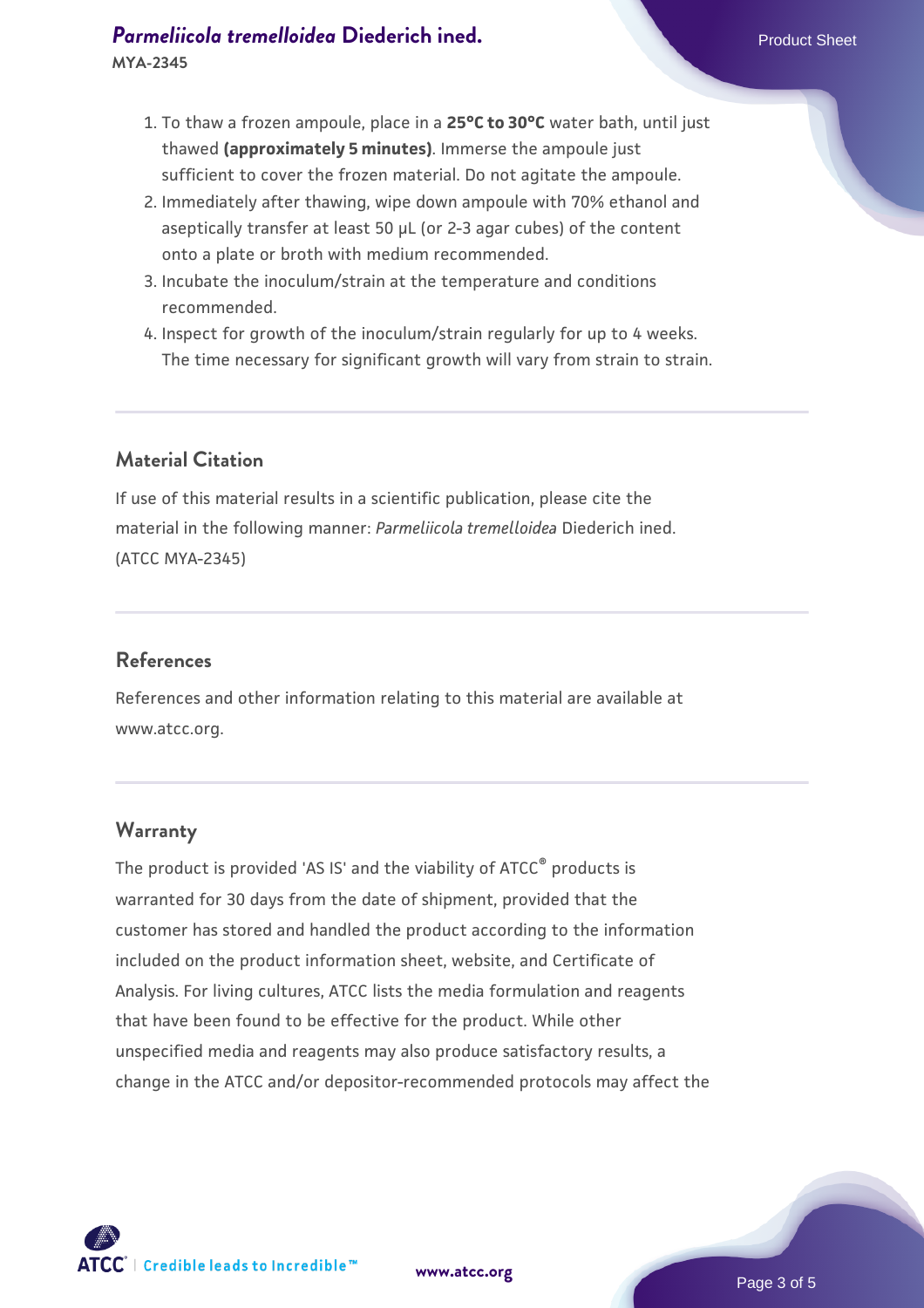# **[Parmeliicola tremelloidea](https://www.atcc.org/products/mya-2345) [Diederich ined.](https://www.atcc.org/products/mya-2345)** Parmeliicola tremelloidea Diederich ined. **MYA-2345**

recovery, growth, and/or function of the product. If an alternative medium formulation or reagent is used, the ATCC warranty for viability is no longer valid. Except as expressly set forth herein, no other warranties of any kind are provided, express or implied, including, but not limited to, any implied warranties of merchantability, fitness for a particular purpose, manufacture according to cGMP standards, typicality, safety, accuracy, and/or noninfringement.

#### **Disclaimers**

This product is intended for laboratory research use only. It is not intended for any animal or human therapeutic use, any human or animal consumption, or any diagnostic use. Any proposed commercial use is prohibited without a license from ATCC.

While ATCC uses reasonable efforts to include accurate and up-to-date information on this product sheet, ATCC makes no warranties or representations as to its accuracy. Citations from scientific literature and patents are provided for informational purposes only. ATCC does not warrant that such information has been confirmed to be accurate or complete and the customer bears the sole responsibility of confirming the accuracy and completeness of any such information.

This product is sent on the condition that the customer is responsible for and assumes all risk and responsibility in connection with the receipt, handling, storage, disposal, and use of the ATCC product including without limitation taking all appropriate safety and handling precautions to minimize health or environmental risk. As a condition of receiving the material, the customer agrees that any activity undertaken with the ATCC product and any progeny or modifications will be conducted in compliance with all applicable laws, regulations, and guidelines. This product is provided 'AS IS' with no representations or warranties whatsoever except as expressly set forth herein and in no event shall ATCC, its parents, subsidiaries, directors, officers, agents, employees, assigns, successors, and affiliates be liable for indirect, special, incidental, or consequential damages of any kind in connection with





Page 4 of 5